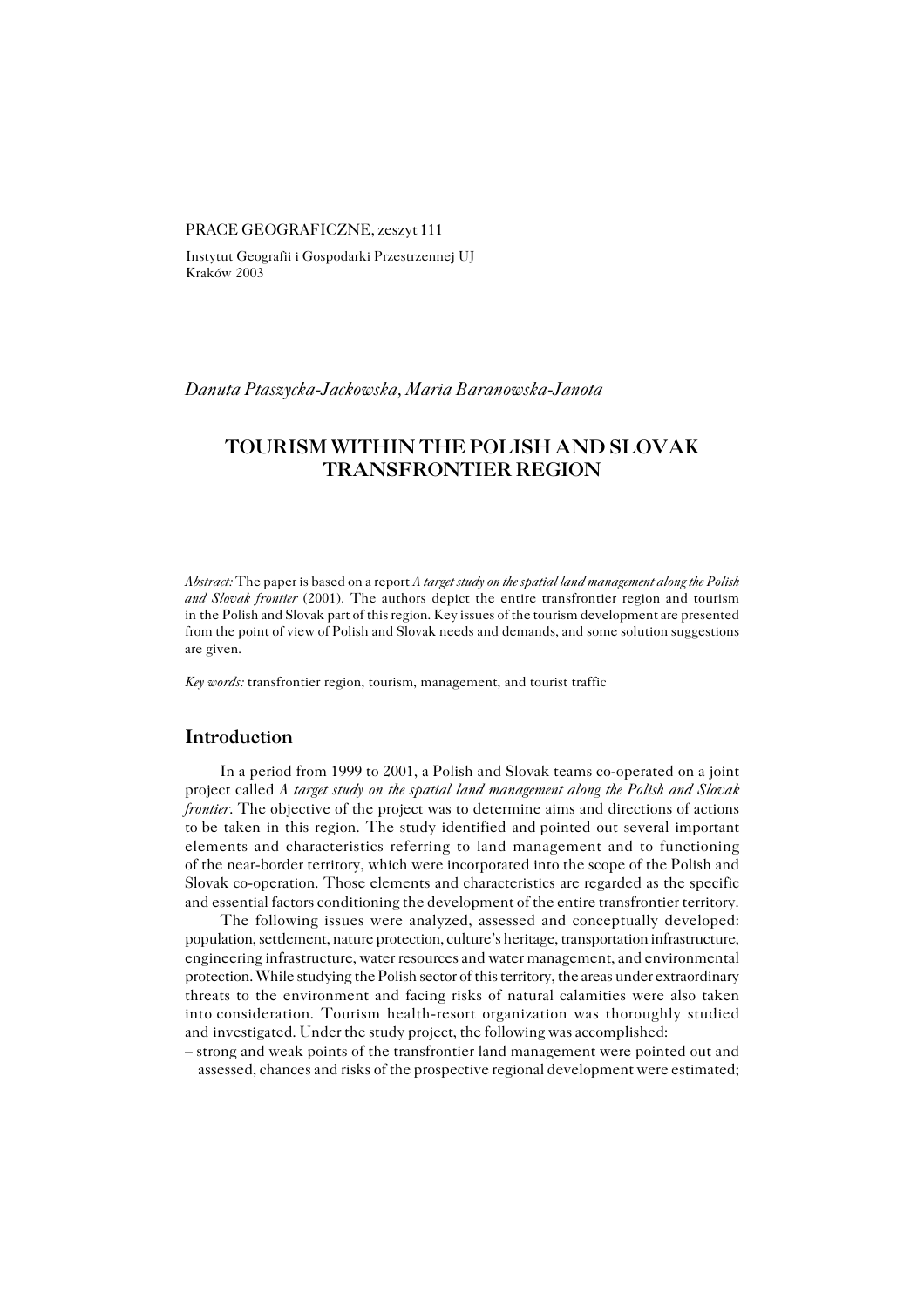– key problems to be solved were identified,

– suggestions of how to solve indicated problems were formulated; they referred to the issues appearing vital for a compatible and smooth co-operation between the two neighboring countries in the spatial, organizational, and legal domains.

The results of the *Study...* are addressed to the authorities of the three Euro−regions established at the border of Poland and Slovakia ("The Tatra Euro−region", "The Beskidy Euro−region", and "The Carpathian Euro−region"), to local government bodies at the provincial (województwo), county (powiat), and community (gmina) levels. Central and provincial authorities of the national government may also be interested in those results, as might be some other institutions, organizations and entities concerned.

Tourism in Slovakia is described more precisely and comprehensively than usual in order to provide Polish readers with more detailed information.

# **1. The Polish−Slovak transfrontier range**

In the *Study...* as mentioned above, the range of the Polish−Slovak transfrontier region is defined. In Slovakia, this region encompasses two provinces (the Slovakian name is "kraje"): Žylina and Prešov, whereas in Poland, the southern parts of the following provinces (województwo) belong to it: **Silesia** (counties [powiat]: Cieszyn, Bielsko inclusive the city of Bielsko−Biała and Żywiec), **Małopolska** (counties [powiat]: Wadowice, Sucha Beskidzka, Myślenice, Nowy Targ, Tatrzański county, Limanowa, Nowy Sącz inclusive the city of Nowy Sącz, and Gorlice), and, finally, **Podkarpacie** (counties [powiat]: Jasło, Krosno inclusive the town of Krosno, Brzozów, Sanok, and Bieszczady county). The range of the transfrontier region was determined onthebasis of diverse interrelations and connections identified between Poland and Slovakia.

The area of the entire region is  $31,241 \text{ km}^2$ , and the proportions of the Polish and Slovak areas are almost similar. However, essential dissimilarities refer to the residents of this region: in the Polish part of the region,  $2,220,000$  people live, whereas in the Slovak part  $-1,454,000$  people reside. The total population amount is3,674,000 . If compared with the total area of the two countries concerned, the Polish region constitutes only about 5% of the Polish territory, and the Slovak part – as much as over 32% of the total Slovak territory. In the Polish part of the transfrontier region, only about 5.7% of the total Polish population live there. In the Slovak part, more than 27% of all Slovak inhabitants live (*A Study... Synthesis*, 2001).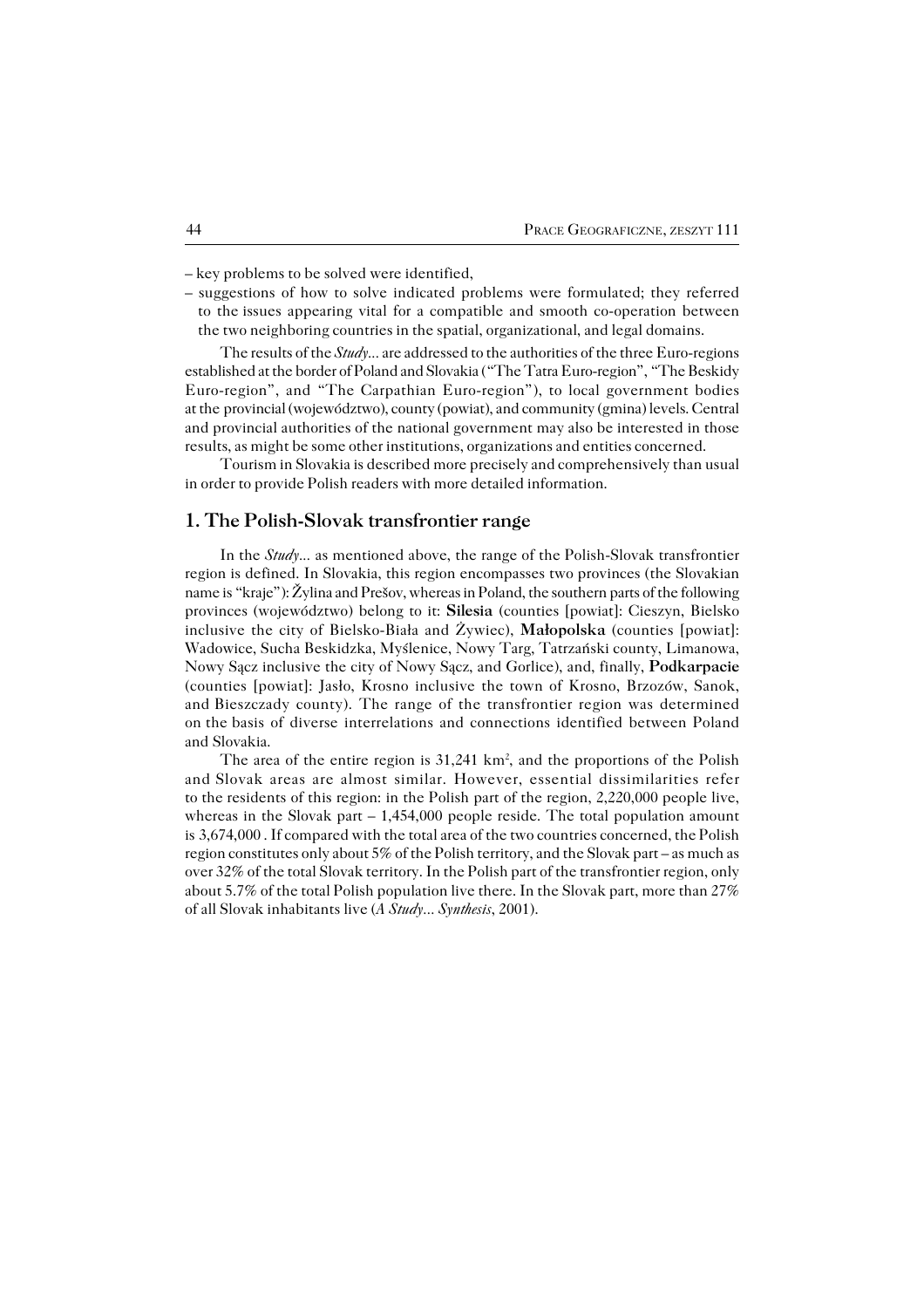# **2. Tourism in the Polish part of the transfrontier region (***"A study...* **2001)**

## **2.1. Attractiveness and tourist potential**

### **2.1.1. Tourist and health−resort qualities**

# **2.1.1.1. Natural qualities**

The following factors constitute natural qualities:

- differentiated hypsometry in the entire region from about 300 m above sea level (theinter−mountain basins and valleys) up to 2,499 m above sea level (the Tatra Mountains);
- mountainous character of the environment with its climatic belts and plant layers;
- high concentration of trees (woodiness) in the region including well preserved forests of a natural character;
- a high density indicator for drainage;

– artificial water reservoirs which include recreational facilities.

The most valuable fragments of this territory are arranged as national parks, landscape parks, and nature reserves as those forms ensure necessary legal protection for the area.

### **2.1.1.2. Historic and culture qualities**

Historic and culture qualities are linked with the occurrence of the following items and phenomena:

- abundant archeological findings, such as: prehistoric/historic sites, burial grounds, and old ramparts;
- artifacts and historical monuments belonging to diverse historical and thematic groups: castles, manor houses, palaces, sacral and country buildings;
- old−municipal historical complexes;
- park and palace complexes;
- urban and rural historical systems being historical monuments.

Many buildings and complexes are more than regional importance. Rustic and folk rites, as well as folk art and accompanying cultural events are of special significance.

### **2.1.1.3. Landscape qualities**

In this region, mountainous landscape dominates. Its natural and anthropogenic cover is vertically and horizontally diverse, and the state of landscape preservation also differs. With regard to the state of landscape preservation, the following landscape types can be distinguished:

- harmonious landscapes that match their natural state. They occur in higher parts of themountains and are usually legally protected as a national park or a nature reserve;
- harmonious landscapes that display some nature− and culture−derived characteristics.

They encompass forest complexes being utilized, and the encompassing green land;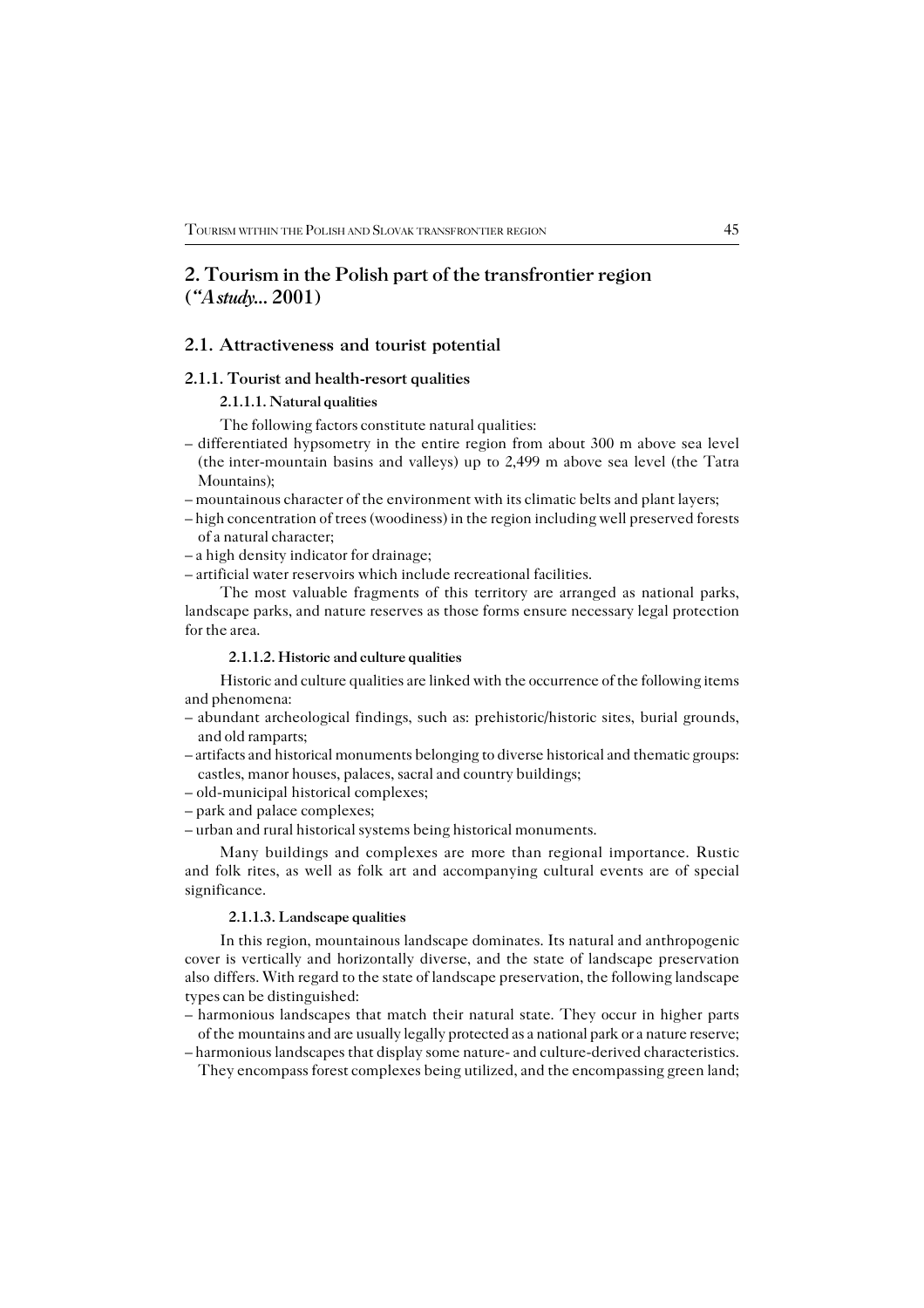- harmonious culture landscapes that are both agricultural and settlement areas, where former field arrangements and rural systems are still in effect;
- man−transformed landscapes with varying transformation levels and showing some traits of disharmony. They include the majority of regions with scattered settlements and contain architectural elements appearing strange to the local traditions.

### **2.1.1.4. Health resource qualitie**

- The following is deciding on the health resource qualities:
- plentiful mineral water resources often with unique chemical composition. Such mineral waters are suitable for special therapeutic diet types, mineral bath healing, inhalation, etc.; – thermal waters including hot springs with temperatures about  $40^{\circ}$ C;
- special therapeutic qualities of the region's climate owing to the strongly diversified local bio−climate that can be either mildly stimulating to health in montane valleys and basins, or moderately stimulating in foothills and low mountains, or powerfully stimulating healing processes within upper climatic belts.

### **2.1.1.5. Tourist seasons**

Climatic conditions here in this region animate the existence of two basic tourist seasons:

- an overall recreational season from mid−April to the end of October. During this season, there is a so called bathing season in the summer (June, July, August);
- a winter season with options to participate in winter sporting activities. The duration ofthis season depends on stability and thickness of a snow mantle present here during each winter.

### **2.1.2. Tourist management of the region**

## **2.1.2.1. Lodging facilities and their utilization**

Totally, there are approximately 112 thousand lodging sites (Tab. 1) offering accommodation to tourists and visitors in the powiats (counties) within the Polish part of the entire transfrontier region. Almost 72% of them are placed within the near-border powiats (counties) zone. The majority of them is open to the public all year round. The structure of the accommodation system consists of the following facilities:

- holiday centers owned by and/or run by enterprises/factories and institutions (about 50% of all sleeping units), which were established before 1989, and now they are available to all other tourists thanks to the political system transformation in Poland;
- private sleeping and guests houses (are 33% of all night's lodging places);
- holiday houses (about 4% of all night's lodging places);
- youth hostels (approximately 4.8% of all night's lodging places);
- shelter−homes (around 2.5% of all night's lodging places);
- weekend recreation centers (close to 1.3% of all night's lodging places);
- hotels and motels (circa 3% of all night's lodging places);
- boarding houses (nearby 1% of all night's lodging places);
- camping facilities (somewhat 4.2% of all night's lodging places);
- scientific and creative work centers (fairly 0.6% of all night's lodging places).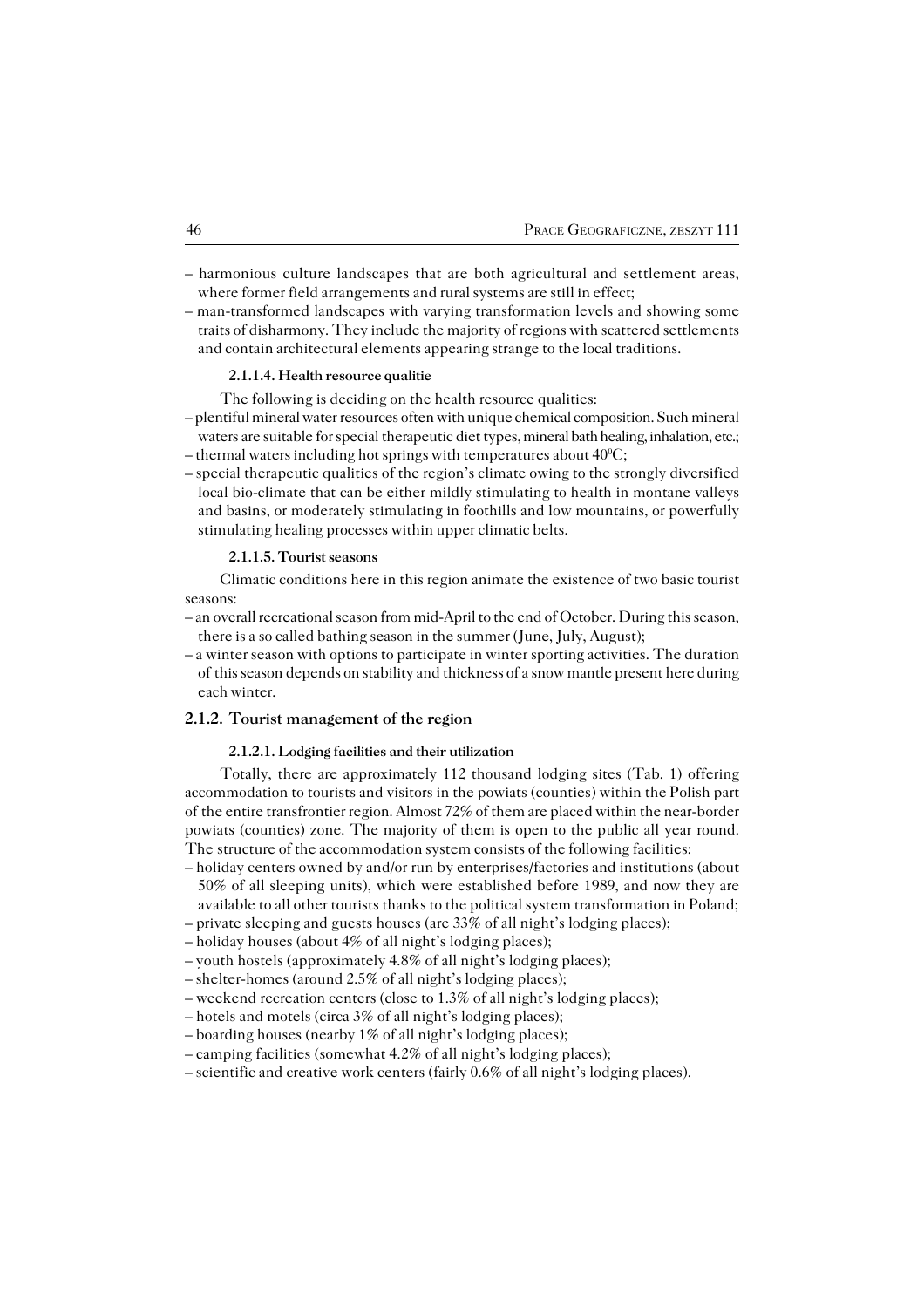|             | Tab. 1. Tourist and health resort facilities in powiats of the region under discussion, |  |  |  |
|-------------|-----------------------------------------------------------------------------------------|--|--|--|
| as per 1999 |                                                                                         |  |  |  |

|                                          |                          |                         | Tourist overnight accommodation | Hospitals and sanatoria                             |                       |                    |                                                |
|------------------------------------------|--------------------------|-------------------------|---------------------------------|-----------------------------------------------------|-----------------------|--------------------|------------------------------------------------|
|                                          | hostels (as per July 31) |                         |                                 |                                                     | in health resorts     |                    |                                                |
| AREA                                     | Total                    | Hotels                  | Overnight<br>places             | Guests<br>using<br>overnight<br>places <sup>a</sup> | Objects <sup>b)</sup> | Beds <sup>c)</sup> | Visitors<br>at health<br>resorts <sup>d)</sup> |
| <b>POLAND</b>                            | 12 000                   | 844                     | 757 792                         | 12 438 970                                          | 239                   | 30 565             | 418 960                                        |
| Near-border territory,<br>consisting of: | 2776                     | 61                      | 111 477                         | 1 607 903                                           | 85                    | 8797               | 114 147                                        |
| <b>In the Province</b><br>of Silesia     | 496                      | 21                      | 28 291                          | 543 021                                             | 4                     | 1079               | 15 4 86                                        |
| Bielsko-Biała                            | $\overline{27}$          | 6                       | 1648                            | 64 106                                              | $\bf{0}$              | 0                  | 0                                              |
| Powiat                                   | $\overline{73}$          | $\overline{5}$          | 4 2 0 3                         | 85 097                                              | $\overline{0}$        | $\mathbf 0$        | $\Omega$                                       |
| of Bielsko Biała                         |                          |                         |                                 |                                                     |                       |                    |                                                |
| Powiat of Cieszyn                        | 233                      | $\overline{10}$         | 14 801                          | 309 719                                             | $\overline{4}$        | 1079               | 15 4 86                                        |
| Powiat of Żywiec                         | 163                      | 0                       | 7639                            | 84 099                                              | $\overline{0}$        | 0                  | 0                                              |
| In the Małopolska<br><b>Province</b>     | 2022                     | 27                      | 68 243                          | 852 444                                             | 55                    | 4822               | 62 731                                         |
| <b>Powiat of Gorlice</b>                 | 36                       | $\overline{2}$          | 2 3 2 4                         | 20 695                                              | $\overline{5}$        | 412                | 5785                                           |
| Powiat of Limanowa                       | 66                       | $\overline{0}$          | 2 5 9 5                         | 23 9 29                                             | $\overline{0}$        | $\Omega$           | U                                              |
| Powiat of Myślenice                      | 42                       | $\overline{2}$          | 2 2 0 9                         | 26 096                                              | 1                     | 50                 | 950                                            |
| Nowy Sącz                                | $\overline{14}$          | $\overline{3}$          | 992                             | 18739                                               | $\overline{0}$        | 0                  | $\overline{36}$                                |
| Powiat of Nowy Sącz                      | $\overline{316}$         | $\overline{6}$          | 17322                           | 168 667                                             | $\overline{22}$       | 2317               | 32 133                                         |
| Powiat of Nowy Targ                      | 346                      | 1                       | 9425                            | 83729                                               | $\overline{27}$       | 2043               | 23 8 27                                        |
| Powiat of Sucha                          | $\overline{52}$          | 1                       | 2 8 5 4                         | 43 307                                              | 0                     | 0                  | 0                                              |
| The Tatra Powiat                         | 1132                     | $\overline{9}$          | 29 5 28                         | 445 015                                             | $\overline{0}$        | 0                  | 0                                              |
| Powiat of Wadowice                       | $\overline{18}$          | $\overline{3}$          | 994                             | 22 267                                              | $\mathbf 0$           | 0                  | $\Omega$                                       |
| In the Podkarpackie<br><b>Province</b>   | 258                      | 13                      | 14 943                          | 212 438                                             | 26                    | 2896               | 35 930                                         |
| The Bieszczady<br>Powiat                 | 130                      | 5                       | 10 305                          | 128 173                                             | 5                     | 622                | 6 2 2 2                                        |
| Powiat of Brzozów                        | 3                        | 0                       | 112                             | 1469                                                | $\pmb{0}$             | 0                  | 0                                              |
| Powiat of Jasło                          | $\overline{19}$          | $\overline{\mathbf{1}}$ | 697                             | 11 591                                              | $\overline{0}$        | $\overline{0}$     | $\overline{0}$                                 |
| Krosno                                   | 4                        | $\overline{0}$          | 138                             | 5 6 8 5                                             | $\overline{0}$        | 0                  | $\Omega$                                       |
| Powiat of Krosno                         | $\overline{72}$          | $\overline{5}$          | $\sqrt{2240}$                   | 34 400                                              | $\overline{21}$       | 2274               | 29 708                                         |
| Powiat of Sanok                          | $\overline{30}$          | $\overline{2}$          | 1 4 5 1                         | 31120                                               | $\overline{0}$        | 0                  | 0                                              |

<sup>a)</sup> in the period between January and September; <sup>b)</sup> as per December 31;  $\degree$  an average number of beds available during a year; d) stationary treatment

Reference:

*Poland and its new territorial division*, GUS (Main Statistical Bureau), Warsaw 1999.

*The Strategy of development...* RCSS – Biuro Rozwoju Regionalnego w Krakowie (Regional Development Office Cracow), July 2000.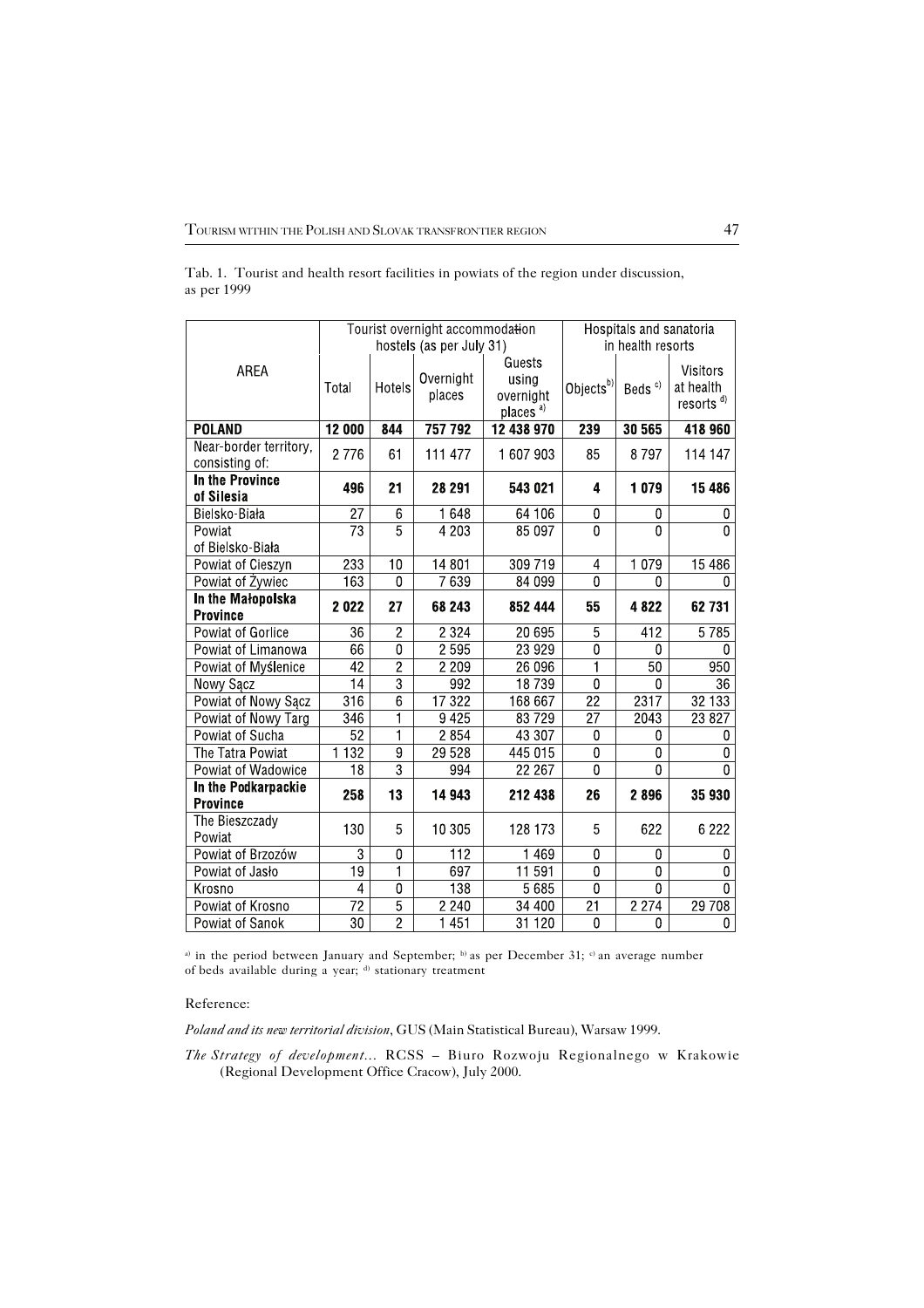In many cases, the standard of the existing tourist facilities are either low or average, and do not meet the standards expected by tourists, especially foreign tourists.

Annually, almost 3.6 million tourists use the tourist facilities available in the near−border provinces (województwa), and there are about 1.8 million people utilizing them in the strict frontier zone. Tourist facilities located in the following powiats: The Tatra Mountains (about. 450 thousand people using night's lodging places), Cieszyn (310 thousand people), and Nowy Sącz (170 thousand tourists) are used most frequently.

#### **2.1.2.2. Tourist facilities**

The territory near to the Polish−Slovak border is adequately equipped with miscellaneous tourist equipment. They consists of the following main systems and items:

– trail markers for hiking, skiing, cycling, and horse−riding;

– special routes such as "Icon Route", "Wooden Architecture Route";

- water highways, river ports, shops renting water sports equipment (Dunajec River, Poprad River, and water reservoirs: Solina, Klimkówka, Czorsztyn, Rożnów, Czchów, Żywiec),
- cable−cars, ski rope−tow systems and accompanying ski routes;
- natural and didactic walkways (paths).

A so−called "Carpathian Road" goes across this territory. It is regarded a tourist route and offers striking panoramas and other sightseeing values. Yet, it should be improved by providing it with necessary tourist facilities (mainly parking places, properly arranged rest stops and/or resting spots, view points, and fast−food networks).

## **2.1.2.3. Scheduled tourist routes in the Carpathian Euro−Region**

Recently, in the Polish Office of the Carpathian Euro−Region, a conceptual project of Euro−regional thematic tourist routes was developed (*Transfrontier...*). It is a group of culture−linked routes. The majority of them are religious routes designed for the sight−seeing tourism, and another group are recreational routes designed to serve various forms of specialized tourism.

Hitherto, the thematic routes as suggested for the Carpathian Euro−Region incorporate only the eastern part of the Polish−Slovak transfrontier region:

Recreational routes: consisting of: spas routes, hiking routes, cycling and horse riding routes, winter routes, hunting and anglers' routes;

Culture−linked routes: routes of war cemeteries, ethnographic route, Roman−catholic route, Orthodox−Catholic route, Jewish religion and culture−devoted routes;

International culture−devoted routes: Amber Route, Wooden Architecture Route, Gothic Route, Icon Route.

### **2.1.3. Transportation accessibility**

### **2.1.3.1. Transportation accessibility of the Polish tourist regions for the Poles**

Railway is the most important transportation means for Poles within the Polish tourist regions (to Zwardoń, to Zakopane, to Krynica, to Ustrzyki Dolne, and to Nowy Łupków), as is the road transport. There are no express highways in the near−border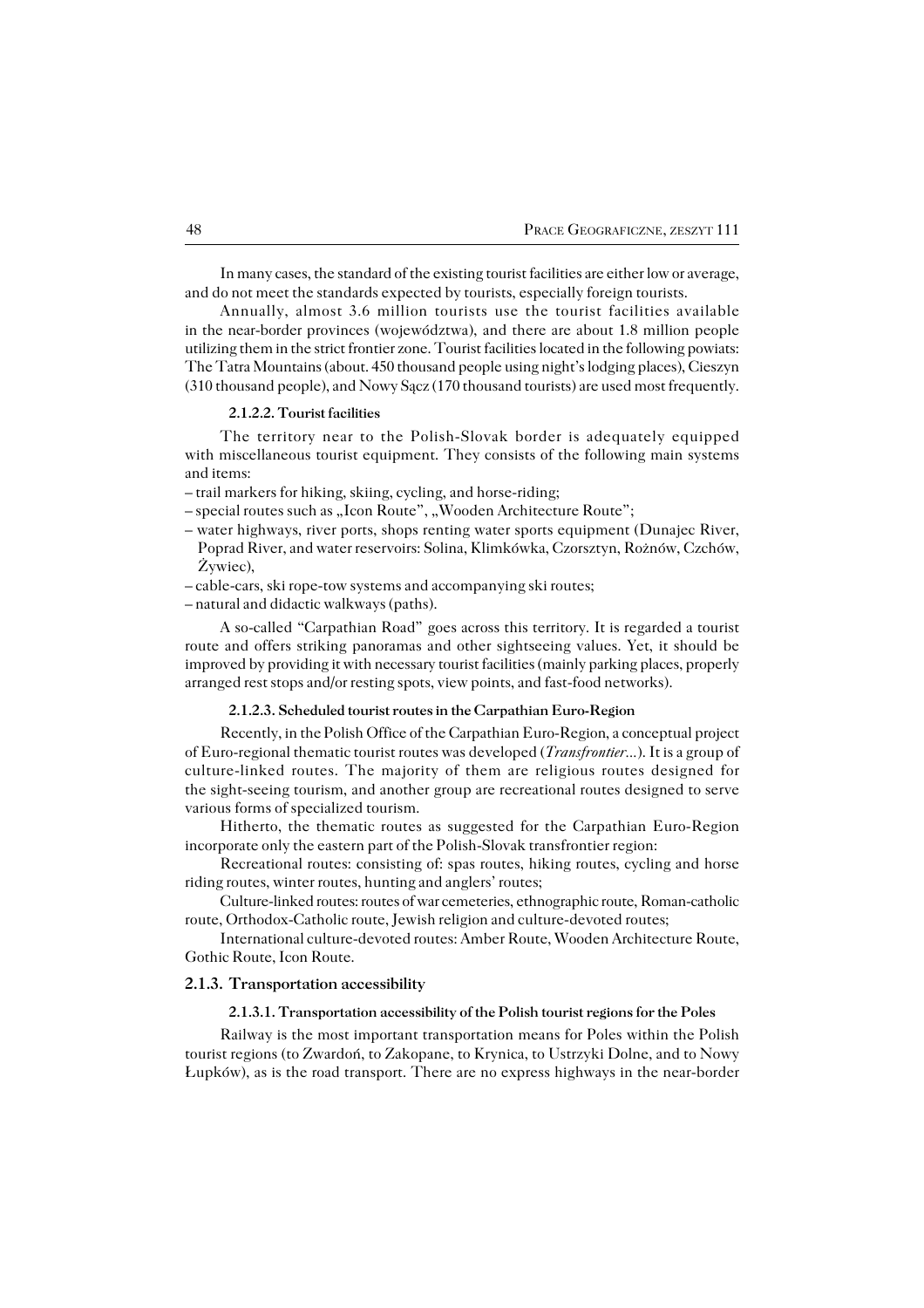zone. This is a very serious and arduous disadvantage of the main road section between Myślenice and Zakopane. Generally, from the interior of Poland, there is the easiest and quickest access to Beskid Żywiecki, then to Beskid Wyspowy, and to The Tatras; the Sądecki district is also well accessible. The most troublesome access is to the region of Beskid Niski and Bieszczady.

### **2.1.3.2. Transportation accessibility of the Polish tourist regions for the Slovaks**

As for the Slovaks accessing Polish tourist regions, motor vehicle transportation isof the basic importance. Besides the three major cross−border inspection stations (Barwinek, Chyżne, Myto) which mainly serve transit traffic, there are several border crossings along the Polish−Slovak border. They are less important and the traffic here isnot intense at all. Only Poles and Slovaks use some of them. At present, the network of border crossings is being developed. There are also walking crossings for tourists on foot, and they stimulate walking tourism (Tab. 2).

| Pos.                  | <b>Border Crossing Station</b>            | Community<br>Poviats |                |  |  |  |
|-----------------------|-------------------------------------------|----------------------|----------------|--|--|--|
| PROVINCE OF SILESIA   |                                           |                      |                |  |  |  |
| 1                     | Jaworzynka – Černe                        | Istebna              | Cieszyn        |  |  |  |
| $\overline{2}$        | Górka Gomólka - Skálite Serafinov         | Rajcza               | Zywiec         |  |  |  |
| $\overline{3}$        | Wielka Racza – Wielka Raca                | Rajcza               | Żywiec         |  |  |  |
| $\overline{4}$        | Przełęcz (pass) Przysłop - Stara Bystrica | Ujsoły               | Żywiec         |  |  |  |
| $\overline{5}$        | Pilsko – Pilsko                           | Jeleśnia             | Żywiec         |  |  |  |
| 6                     | Głuchaczki – Przełęcz Jałowiecka (pass)   | Koszarawa            | Żywiec         |  |  |  |
| MAŁOPOLSKIE PROVINCE  |                                           |                      |                |  |  |  |
| 7                     | Zawoja-Czatoza - Oravska Polhora          | Zawoja               | Sucha          |  |  |  |
| 8                     | Babia Góra - Babia Hora                   | Lipnica              | Nowy Targ      |  |  |  |
| 9                     | Przywarówka – Oravska Polhora             | Lipnica              | Nowy Targ      |  |  |  |
| 10                    | Rysy - Rysy                               | <b>Bukowina</b>      | The Tatra      |  |  |  |
| 11                    | Kacwin - Velka Frankova                   | Łapsze Niżne         | Nowy Targ      |  |  |  |
| 12                    | Sromowce Wyżne - Červeny Klastor          | Czorsztyn            | Nowy Targ      |  |  |  |
| 13                    | Szczawnica - Lesnica                      | Szczawnica           | Nowy Targ      |  |  |  |
| 14                    | Szlachtowa – Velky Lipnik                 | Szczawnica           | Nowy Targ      |  |  |  |
| 15                    | Jaworki - Stranany                        | Szczawnica           | Nowy Targ      |  |  |  |
| 16                    | Jaworki - Litmanova                       | Szczawnica           | Nowy Targ      |  |  |  |
| 17                    | Wysowa Zdrój – Regetowka                  | Uście Gorlickie      | Gorlice        |  |  |  |
| PODKARPACKIE PROVINCE |                                           |                      |                |  |  |  |
| 18                    | Czeremcha – Čertižne                      | Dukla                | Krosno         |  |  |  |
| 19                    | Balnica - Osadne                          | Komańcza             | Sanok          |  |  |  |
| 20                    | Roztoki Górne - Ruske Sedic               | Cisna                | The Bieszczady |  |  |  |

Tab. 2. Border crossing stations for foot travelers situated along the tourist trails and routes between Poland and Slovakia

#### Reference:

*The Strategy of development...,* RCSS – Biuro Rozwoju Regionalnego w Krakowie (Regional Development Bureau Cracow), July 2000.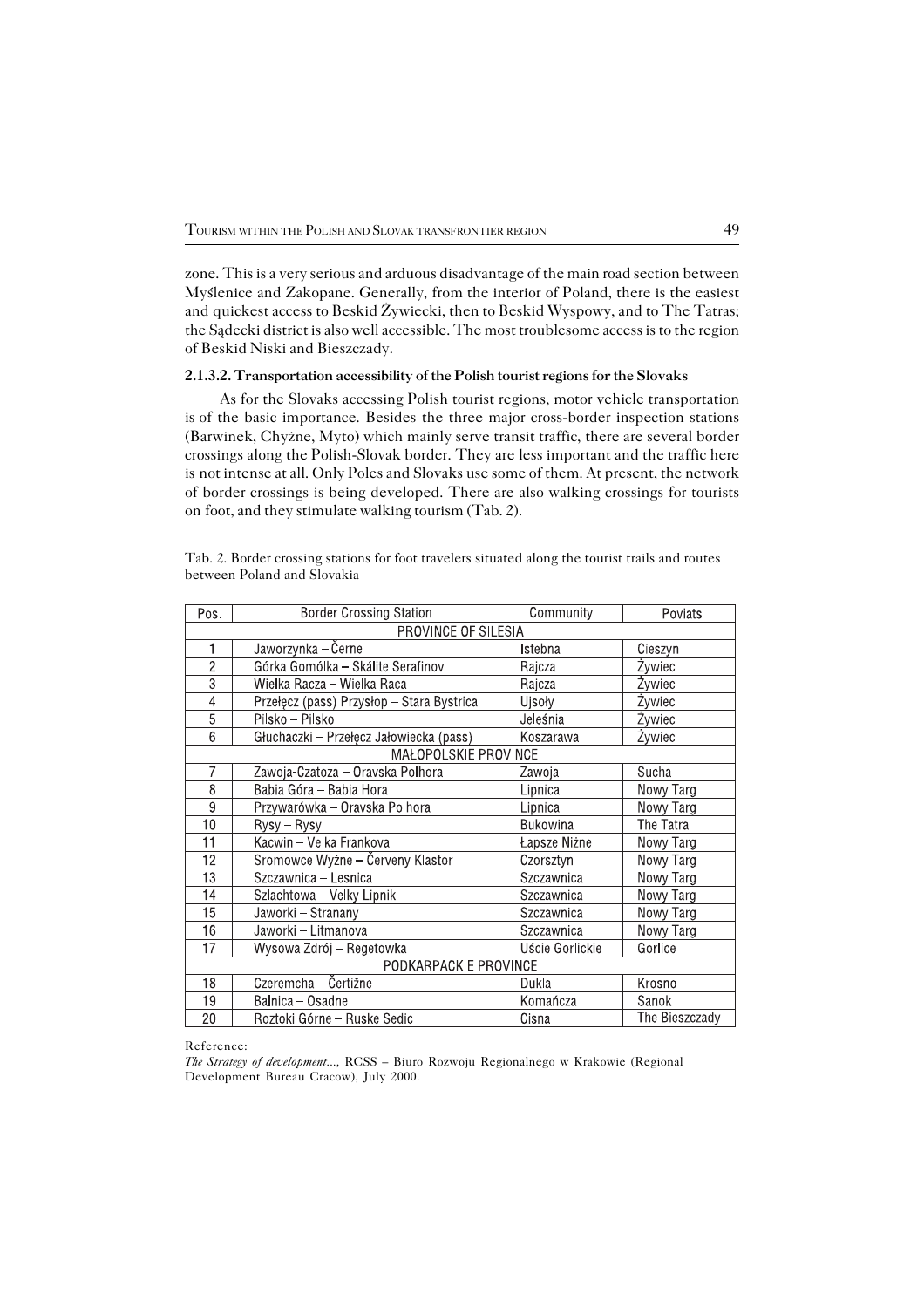## **2.2.Tourist traffic**

The tourist traffic is predominantly concentrated in the area of the Tatras and Pieniny Mountains. Here, its volume exceeds the natural tourist capacity in the region. The districts of Podhale and Beskidy, which are less developed for tourists and posses minimal tourist facilities, still have a large reserve with regard to their natural tourist capacity. They also have a real potentiality to expand tourist infrastructure.

The leading forms of tourist traffic are as follows:

– summer vacation and recreational sojourns in holiday centers, boarding houses, shelter− homes, "second homes", farms (agro-tourism), camping places, etc.;

- winter vacation and recreational sojourns in all of the facilities as indicated above (camping places excluded);
- weekend resting sojourns;
- walking and hiking tourism;
- health resort treatment.

The above named forms of tourist traffic enclose various activities, such as: hiking, cycling, cross−country skiing, motor−cycling, horse riding, paragliding, bathing/swimming and water sports, down−hill skiing, and participation in diverse events.

## **2.3. Zones with predominating tourist and health resort roles**

#### **2.3.1. Districts of high tourist traffic**

Three regions of concentrated tourism can be distinguished, which inflict potential risks to natural resources, wealth and values of these areas. They are as follows:

- district of the National Park of the Tatra Mountains, its tourist capacity is definitely exceeded;
- district of Czorsztyn–Niedzica–Krościenko–Szczawnica including the Pieniny National Park of the Pieniny Mountains;

– part of the Poprad Landscape Park close to the health resorts of Krynica and Muszyna.

### **2.3.2. Districts of high health resorts concentration**

Within the near−border territory, there are 14 statutory and 5 developing health resorts. Among them, the most important spas are: Ustroń, Wisła, Rabka, Szczawnica, Piwniczna, Muszyna, Krynica, Wysowa, Iwonicz Zdrój, and Rymanów.

The following 4 health resorts enjoy international recognition and importance: Krynica, Szczawnica, Iwonicz Zdrój, and Rabka.

# **3. Tourism in the Slovak part of the region (***Projekt územnehó rozvoja...* **2001)**

## **3.1. Attractiveness and tourist potential of the region**

## **3.1.1. Natural conditions**

With regard to tourist traffic, in the district covered by this transfrontier region, the tourist traffic is the most important and most attractive in all of Slovakia. Here, there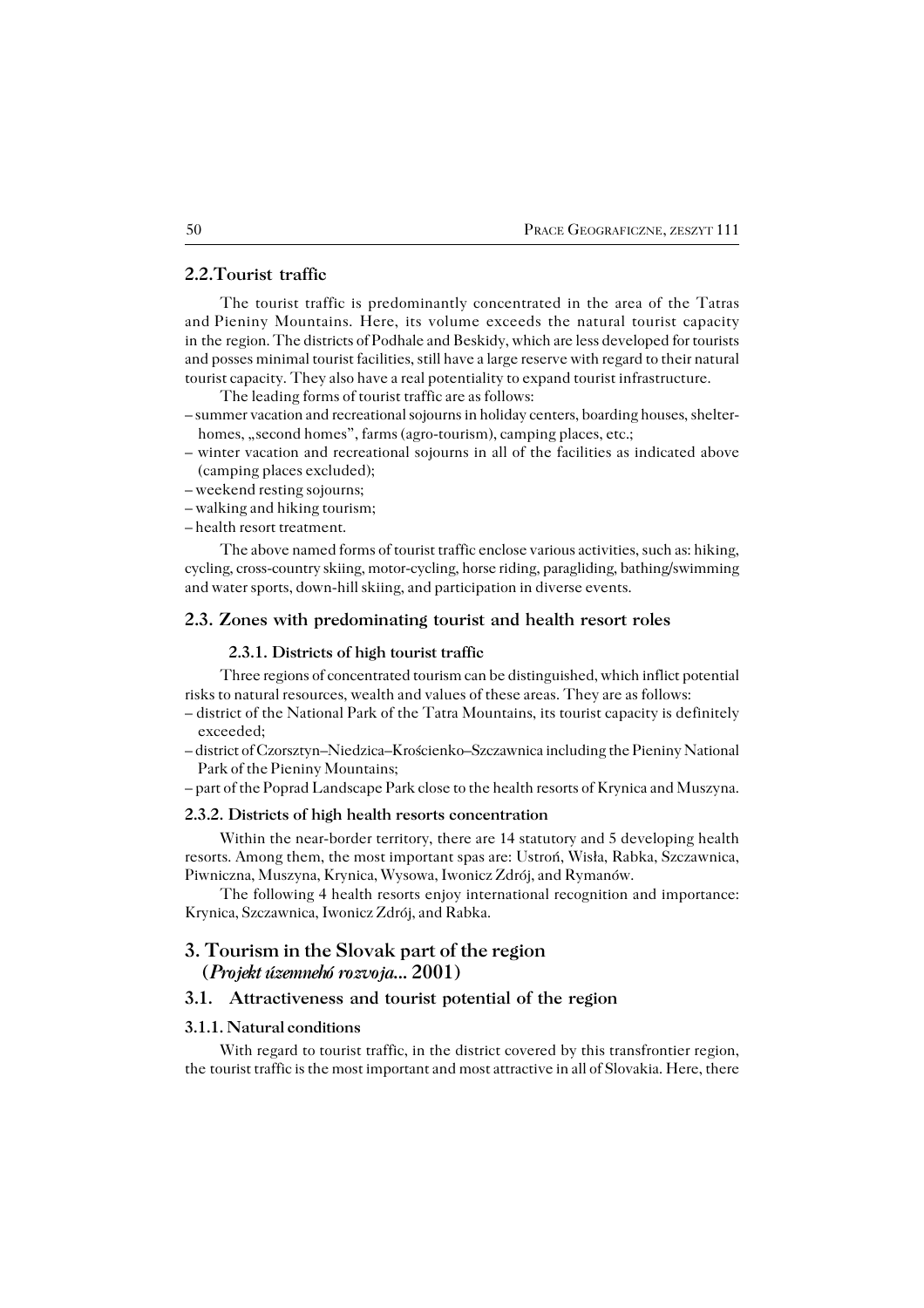are several natural districts that are protected by law and have key−importance for this region. They are: – national parks of TANAP, PIENAP, Połoniny, Malá Fatra; – a fragment of the NAPANT area; – part of a national park called "The Slovak Paradise"; – districts within the Protected Landscape Territories of Horná Orava, Veľká Fatra; – The Eastern Carpathians; –part of the Landscape Protected Territory of Vihorlat, Kysuce, and Strážovské Vrchy is where the recreational areas are situated and intensely utilized.

## **3.1.2. Historical and culture conditions**

The territory under analysis presents rich historical and culture potential. This potential is presently used to make longer stay and wandering tourism more pleasant and inviting. The possibilities for longer stay and wandering forms of tourism within this territory contain large reserves for prospective development and could be used under the Polish−Slovak transfrontier co−operation as suggested by this Study.

### **3.1.3. Health Resort Treatment Conditions**

Within this region, there are prominent natural spas in which healing springs and natural climatic conditions are effectively utilized.

The High Tatra Mountains offer a specific climate to cure respiratory track diseases(tuberculosis and other respiratory track diseases). Natural thermal healing and mineral waters are used to treat diseases of locomotory organs, nervous diseases, women diseases, etc.).

## **3.1.4. Seasonal variations**

Within the entire region, the climate and natural conditions allow for its use all year round, with the high seasons being in winter and summer. And currently, it has been evident that people are more and more interested in the winter season.

### **3.1.5. Chief ways of utilizing the region**

With all the natural amenities in this region, there are excellent conditions todevelop, in the first place, mountain tourism and recreation, hiking, and, in the winter, all the diverse winter activities. Recreation and long stays near the water reservoirs are arranged in the area of Orawskie Lake (Oravská priehrada) and Liptowskie Lake (Liptovská Mara), and also in Domaša.

Among very many attractive mountain ski centers people come to enjoy winter sports the following are the most popular and the most frequently visited: Štrbské Pleso, Tatranská Lomnica–Jamy, Smokovce–Hrebienok, Ždiar, Martinské hole, Kubínska Hoľa, Veľká Rača, Demänovská dolina–Jasná.

In a renowned health resort of Vysoké Tatry, there are several spas with extraordinary climatic healing conditions: Štrbské Pleso, Vyšné Hágy, Tatranská Polianka, Nová Polianka, Smokovce, and Tatranská kotlina. There are also natural healing and thermal waters extensively applied medically to cure patients in spas located within the following important health resort towns: Bardejovské Kúpele, Vyšné Ružbachy, Lúčky, Rajecké Teplice, Turčianske Teplice, and Korytnica. Some other towns offer suitable conditions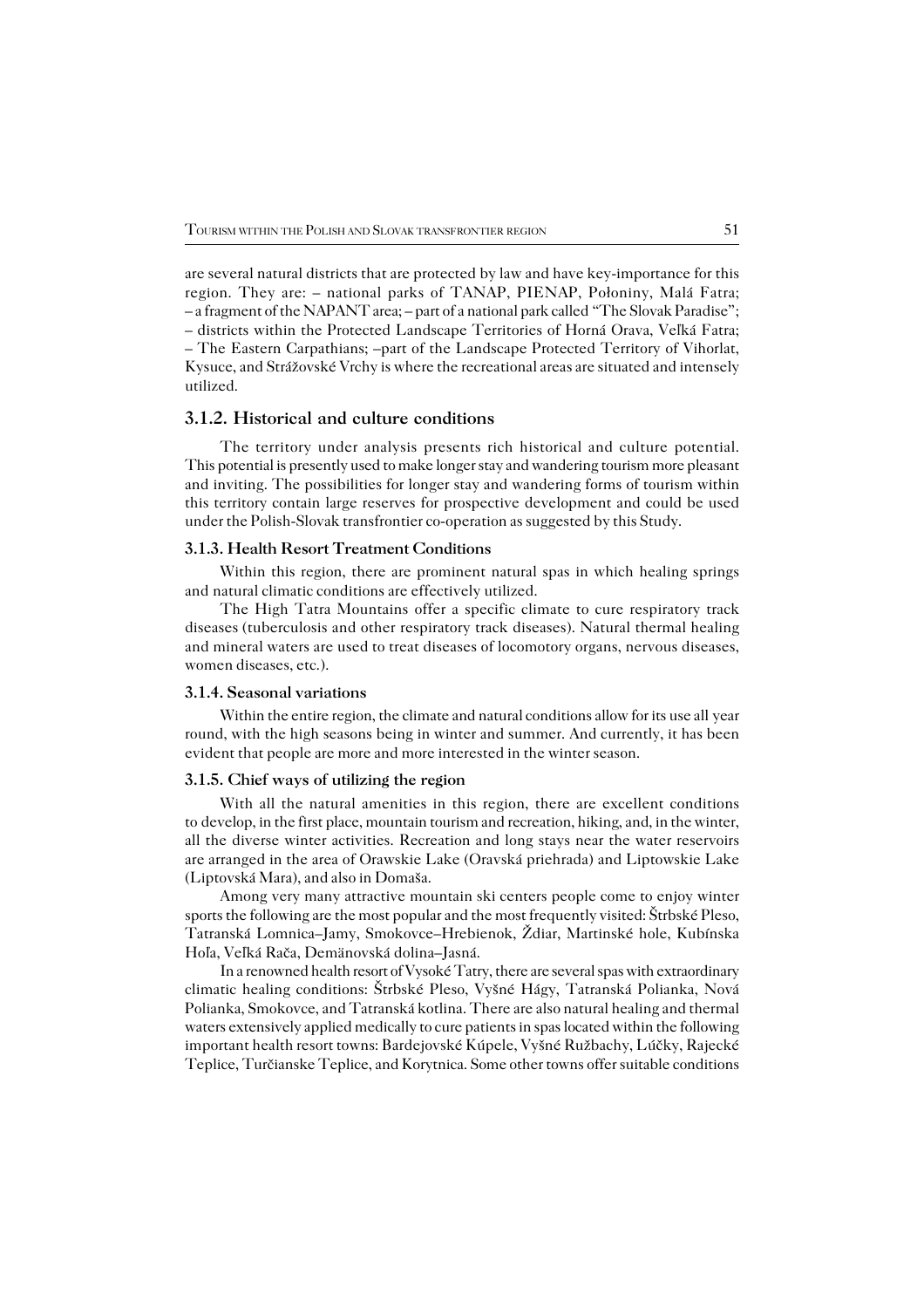to develop health and spa tourism, for example: Slaná Voda (Oravská Polhora), Svätojánske kúpele (Liptovský Ján), and Ľubochňa. The most notable towns where the thermal baths are used most often are: Oravice, Bešeňová, and Vrbov.

Sightseeing and urban tourism continuously develop in this region. It is possible owing to historical and culture heritage of many towns, cities, communities, andsettlements, such as: Prešov, Bardejov, Kežmarok, Levoča, Poprad−Spišská Sobota, Žilina, Martin, Liptovský Mikuláš, and Dolný Kubín.

As for the international tourism, Čičmany and Vlkolínec are very important; it should be recognized that the latter one has been registered in the World Cultural Heritage List.

A road network in this region promotes the development of motor and bicycle tourism. Within the near−border zone, rural tourism, agro−tourism, and eco−tourism are forms of tourism with real expansion potential.

### **3.1.6. Tourist infrastructure**

With regard to the global Slovak scale, this near−border territory is the best equipped one. According to the statistical data available that refer to the Žilina Province, in 1998, there were 492 lodging sites with overnight facilities. The majority of them were located in the following powiats (counties): Liptovský Mikuláš (186 places) and Žilina (63). All together, there were 19,488 beds offered to tourists in all the lodging sites in theŽilina Province. Moreover, 2,719 sleeping sites were offered for overnight camping spaces for only caravans and tents. The accommodation facilities in private houses covered about 700 beds.

In the Žilina Province, the accommodation facilities for tourists comprise mainly hotels, motels, boarding houses (126), tourist shelter−homes (80), and settlements with summer cottages (28). As for proprietorship type, the largest group of houses offering lodging are state−owned houses, next, there are private houses, and houses owned bycommunities are in the third place.

In 1998, in the Žilina Province, a total number of 423,131 visitors were given lodging here. The overall number of overnights provided was 1,869,991, which means 4.4 overnights per one visitor. At present, it was stated that more inland tourists than foreign visitors come here for recreation, thus, the proportion of lodgings provided to Slovaks and to foreign visitors tends to change if compared with the past. When statistically grouping visitors appearing here most frequently according to their country of origin, the Slovak tourists are at the most, next come the Czech tourists, Polish guests, German visitors, Russians, and at the end of the category are Hungarians.

Within the area of the Prešov Province, there are 246 lodging facilities offering 20, 957 sleeping sites. Among all of them, there are 94 hotels and motels comprising 9,746 beds to overnight. The largest group of lodging sites is available in the powiat ofPoprad: 61 sites offering 6,841 sleeping sites, whereas 33 are kind of hotels with 5,110 overnight sites.

As for the remaining powiats (counties), the following numbers apply (the first figure indicates the number of lodging facilities, and the second one the amount of sleeping sites): Bardejov: 17/ 1, 036; Humenné: 11/845; Kežmarok: 26/3,000; Levoča: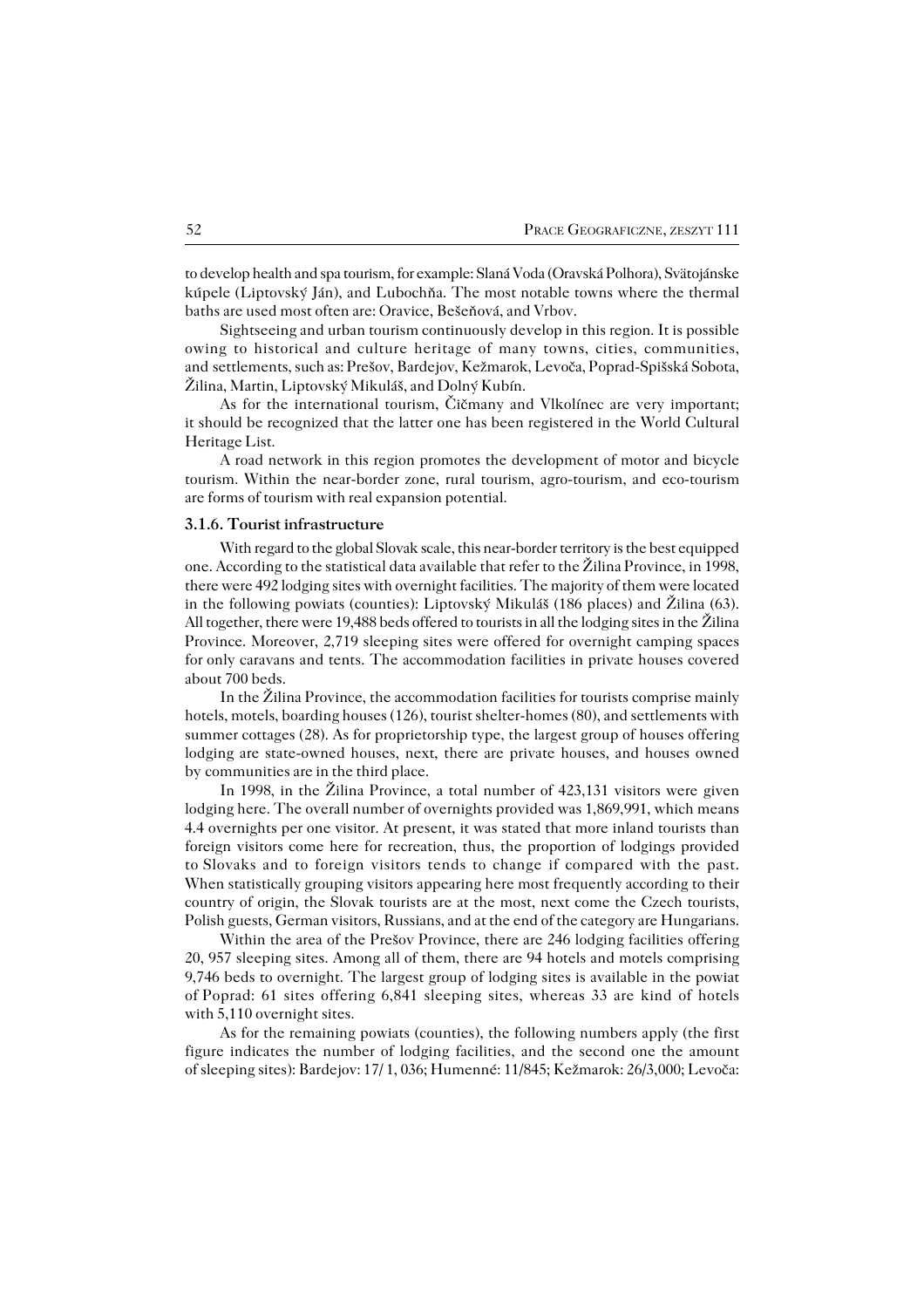12/814; Medzilaborce: 4/442; Prešov: 18/1,167; Sabinov: 6/530; Snina: 2/150; Stará Ľubóvňa: 34/1,424; Stropkov: 14/870; Svidník: 11/532; Vranov on Topľou: 24/2,549.

In the entire Province (województwo), 4,951 sleeping sites are provided only for visitors wanting specific health treatment in spas. The number as indicated is divided as follows: 3,466 beds in Vysoké Tatry, 1,020 in Bardejovské Kúpele, and 465 in Vyšné Ružbachy. Sometimes, those special spa facilities with lodging are included into the general amount of all lodging facilities available to tourists.

There is also another potential lodging resource in this region consisting of holiday centers and private houses; the first one are owned and run by factories, undertakings, etc.

In the Žilina Province, during the winter tourist seasons, visitors and tourists are offered about 300 trails with ski rope−tow systems and cable cars; the majority of skiing sites/trails are equipped with snow making machines. There are 30 trails with ski rope−tow systems and 6 with cable cars and cable chairs; their overall people transportation yield is 24,300 persons/hr. The total length of the down−hill skiing trails being artificially covered with snow is 14,800 m. The most famous and regularly visited centers are: Jasná, Terchová−Vrátna, Jasenská dolina, Roháče−Spálená, etc. Many tourist centers need to be improved, extended, and quality of their services should be urgently updated andimproved. In the Prešov Province, The High Tatra Mountains are a region in which the winter sports facilities infrastructure is the best. There are here 3 trails with cable cars, more than 60 trails with ski rope−tow systems, and 5 centers are able to provide artificial snow when it is needed.

Regarding the anticipated development of tourism in this province, it is urgent to design and set down some bicycle routes and to equip them with needed accouterment because bicycling is regarded as one of the most optimal forms of recreational interaction.

The entire region has a properly developed network of adequately marked foot− hiking trails.

## **3.2. Districts of high tourist traffic**

In the Žilina Province, the district of Niżne Tatry (The Lower Tatra Moutains), namely Liptova, Vratna Dolina, Orawa receive the highest number of tourists coming during one year. The very specific and ravishing geographical location of this province will allow for and encourage the intensification of international tourism. Poland, and specifically the Małopolskie and Podkarpackie Provinces, is the first country togreatly extend mutual co−operation in order to much better utilize tourist values ofthis region. As for the Prešov Porvince, the near−border powiats should enter into close co−operation, i.e. the powiats of: Poprad, Kežmarok, Stará Ľubovňa, Bardejov, Svidník, Stropkov, Medzilaborce, and Snina.

The international tourist traffic of the region is characterized by a high rate of visitors and tourists coming from neighboring countries: Poland, The Czech Republic, Hungary, and The Ukraine. Regarding the Czech Republic, at the beginning, it was stated a certain drop in the amount of incoming tourists. Though, recently, the region seems to newly attract more and more Czech tourists, therefore, their total rises. It is noted that they also "return" to the districts where they frequently came to before the political transformation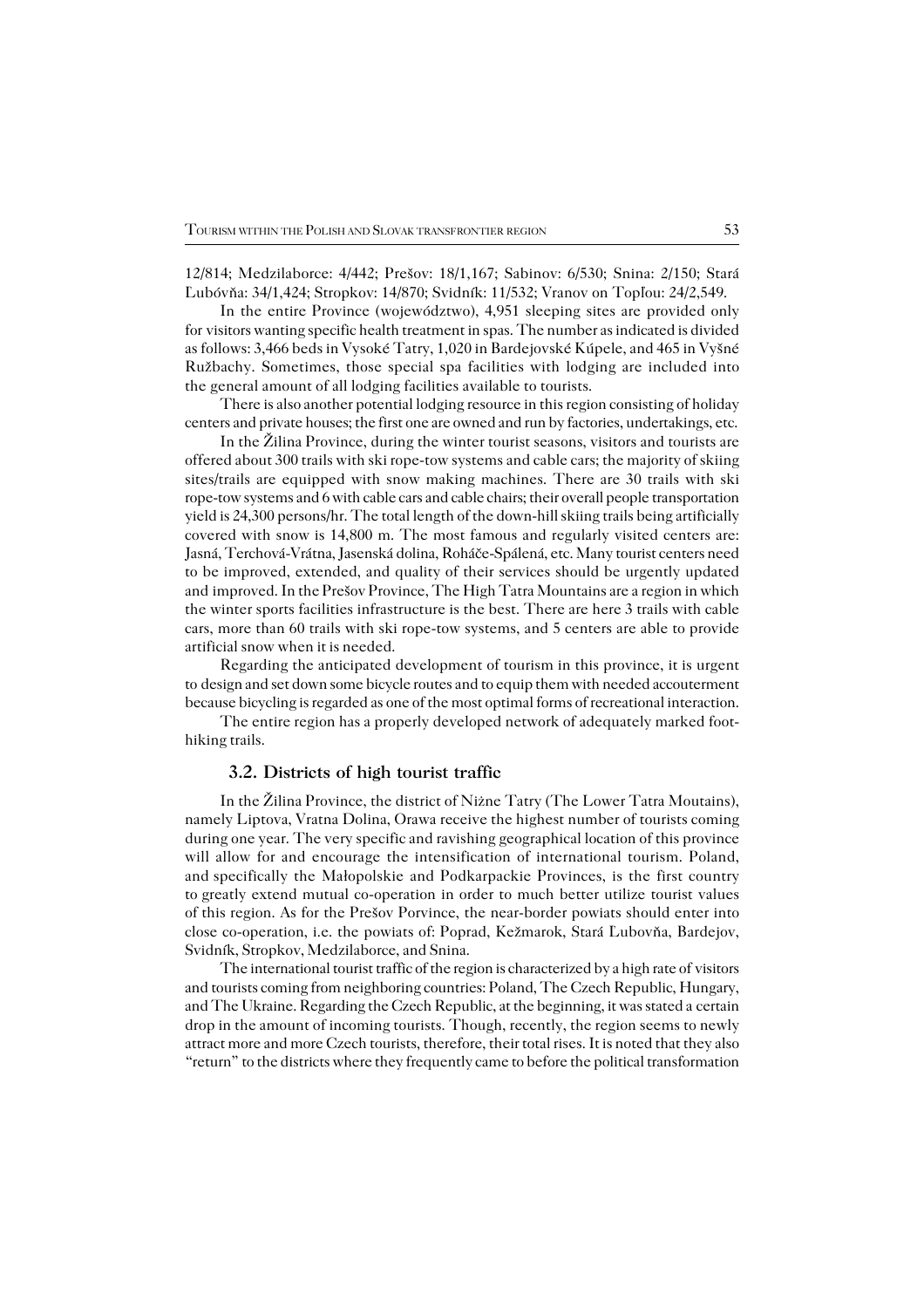(in The High Tatra Mountains: Bardejovské Kúpele and Spis). The rate of Ukrainian and Polish tourists tends to continually increase. The group of Polish tourists visiting this area consists mostly of the younger generation with children. For them, the local prices are fitting, and the geographical location attractive and feasible. At the same time, Poles are visitors who most regularly visit these districts.

In The High Tatra Mountains (the former Poprad powiat) is the most important tourist traffic district in the region under discussion. The assortment of tourists visiting it differs a lot if compared with other districts. The list of countries of origin of tourists visiting The High Tatras in 1996 starts with the Czech Republic (32%), next is Germany (24%), Poland (7.8%), Hungary (5.5%), Austria (4.7%), The Netherlands (3.6%), the Ukraine  $(2.7\%)$ , and at the end is Russia  $(2.5\%)$ .

What attracts local and foreign people and makes them coming to this part oftheEuropean continent all year round, are: countryside amenities, historical monuments of important historical and culture value, folk architecture and traditions, sporting, recreational and health resort potential. One of the key−destinations for many visitors, merely from abroad, are the very famous caves of Niżne Tatry (The Lower Tatras) (Demänovská jaskyňa Slobody, Demänovská ľadová jaskyňa, etc.). Folklore festivals such as Východná, Jánošíkove Days are evidence of the tradition still alive in this region.

Main areas where tourist and recreational traffic is extremely high, if not too high, are situated mostly in the mountains and forelands; here, conditions for mountain andalpine tourism, long lasting holidays and health treatment sojourns are the best, consequently, they encourage people to come. They include The High Tatra Mountains (first of all), The Western Tatras, Zamagurze and the Pieniny Range, Niżne Tatry, Malá Fatra, Beskidy, Javorniky, and Kubínska Magura. The other mountainous ranges are deemed a reserve for development of tourist traffic.

The most important tourist traffic and recreational centers are:

- in the High Tatras, a belt of intensely utilized and adequately equipped holiday centers and health resorts along the "The Freedom Route" (Podbanské, Štrbské Pleso, Polianky, Smokovce, Tatranská Lomnica, Ždiar); the Zamagurze and Pieniny Range district (Červený Klaštor). The next district is located in the small eastern part of the Niżne Tatry (Liptovská Teplička, Vernár), Levočské Vrchy (Novoľubovnianske kúpele, Levočská dolina), Šarišská vrchovina (Lipovce, Dubovica, Renčišov), Čerhovské pohorie (Drienica−Lysá), Slánske vrchy (Sigord), Vychodné Beskydy (Polianka), Bukovské Vrchy (Daňova). Those recreational centers indicated are generally winter sports-oriented, and, thus, prepared adequately;
- in the Žilina Province, the key−centers of international esteem are: Tercjová, Vrátna, Rajecké Teplice, Veľká Rača, Skalité, Martinské hole, Turčianske Teplice, Blatnica, Rużomberok−Skipark, Kubínska Hoľa, Oravský Podzámok, Trstená, Tvrdošín, Námestovo Lake, Slanická osada (settlement), Zuberec−Roháče, Oravice, Demänová−Jasna, Pribylina, Podbanské, Liptovský Trnovec, Liptovský Hrádok, Východná, Nižná, and Vyšná Boca.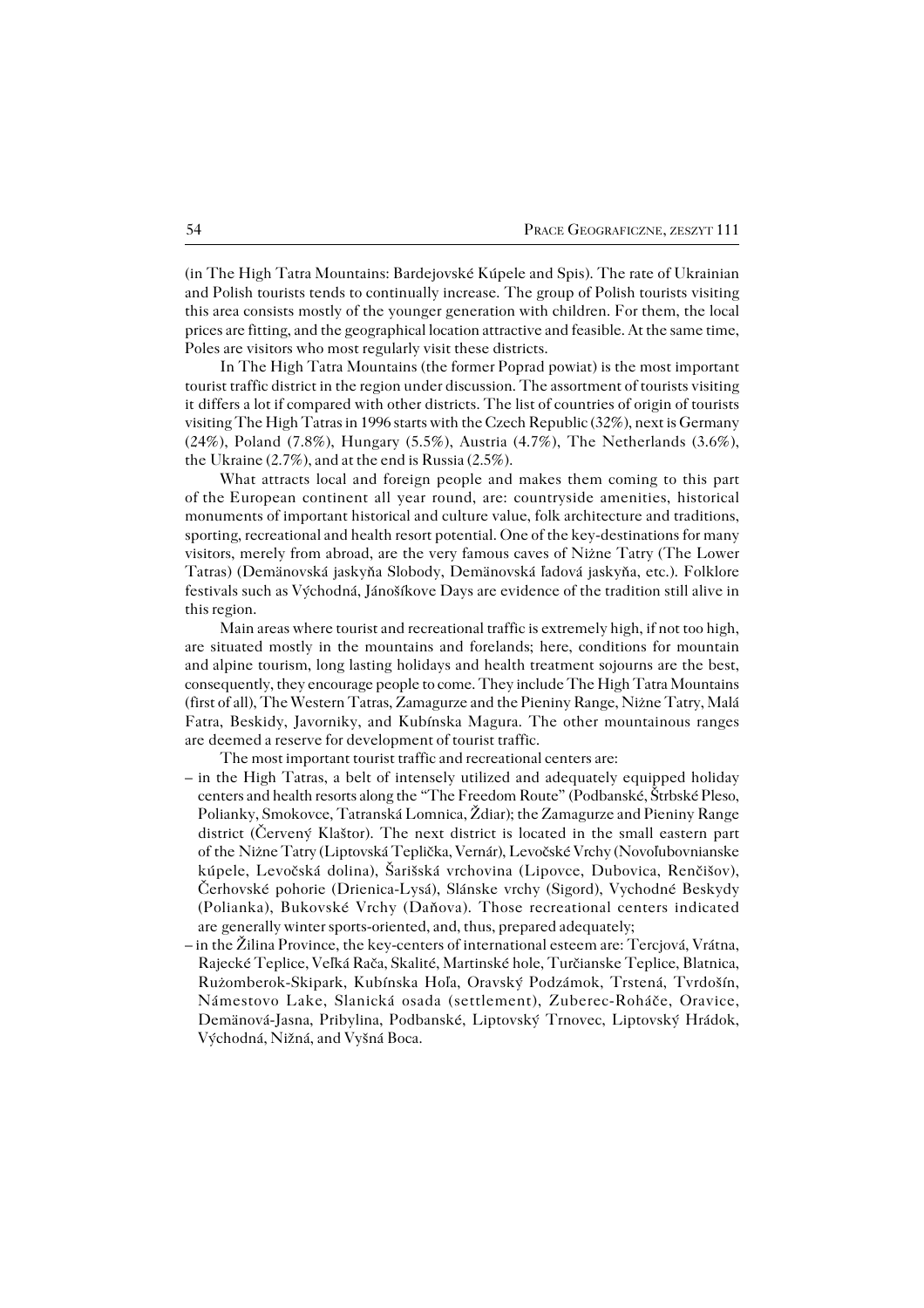# **4. Tourist exchange between Poland and Slovakia (***Projekt územnehó rozvoja...* **2001,** *Target Study...* **2001)**

# **4.1. Major destinations of Polish tourists visiting Slovakia**

Based on the Slovak data from the year 1998, 5,608,000 Poles crossed the Polish−Slovak border through the border inspection stations. This number is 1,300,000 people greater if compared with 1997.

The tourist trips of Poles crossing the Polish−Slovak border inspection stations could be classified as follows:

- final destination trips heading to holiday−rest and recreational areas in Slovakia, including really short trips with the purpose of inexpensive purchases in Slovakia; – tourist transit trips from Poland through Slovakia to other countries.
- Major tourist trips to Slovakia are carried out through the following border inspection stations: Zwardoń−Myto, Korbielów, Chyżne, Łysa Polana, Piwniczna, Konieczna, and Barwinek.
- The above indicated trips take place all year round, their peak times are:
- in the summer: to the High Tatras, Niżne Tatry, Mała Fatra (The Lesser Fatra), The Greater Fatra, Orawskie Lake, The Słovack Paradise, and The Eastern Carpathians;
- in the winter: to the High Tatras, the Lower Tatras (Chopok), The Lesser and the Greater Fatra.

The deciding factors attracting people from Poland to come to Slovakia are: nature, landscape, and culture amenities, excellent health spa values, favorable prices, adequate level of services, lots of tourist facilities, in particular trails with rope−tow systems for down-hill skiers and their relatively high yield (without long discouraging queues).

The tourist transit from Poland through Slovakia goes through the following border inspection stations: Chyżne, Łysa Polana, and Barwinek.

According to the Slovak estimations, the rate of Polish tourists visiting Slovakia places Poland in the third place behind the Czech Republic and Hungary.

## **4.2. Major destinations of Slovak tourists visiting Poland**

The Slovak estimates referring to Slovak tourists visiting Poland indicate that in1998, 3,109,700 people came as tourists to Poland (in 1997 their number was 50,000 smaller).

The predominating purpose of Slovaks trips to Poland is purchasing products in the market places and country bazaars of Jabłonka, Nowy Targ, etc. Moreover, part ofthe Slovak visitors to Poland visits their relatives and acquaintances permanently living in our country. Unfortunately, the Slovak sightseeing, recreational or sports tourist traffic in Poland is very small and insubstantial. The two main reason of this status quo are: on the one hand, high prices in Poland and insufficient supply of lodging and tourist facilities, and on the other hand, the fact that Slovakia has so many attractive, competitive tourist areas in its mountainous regions.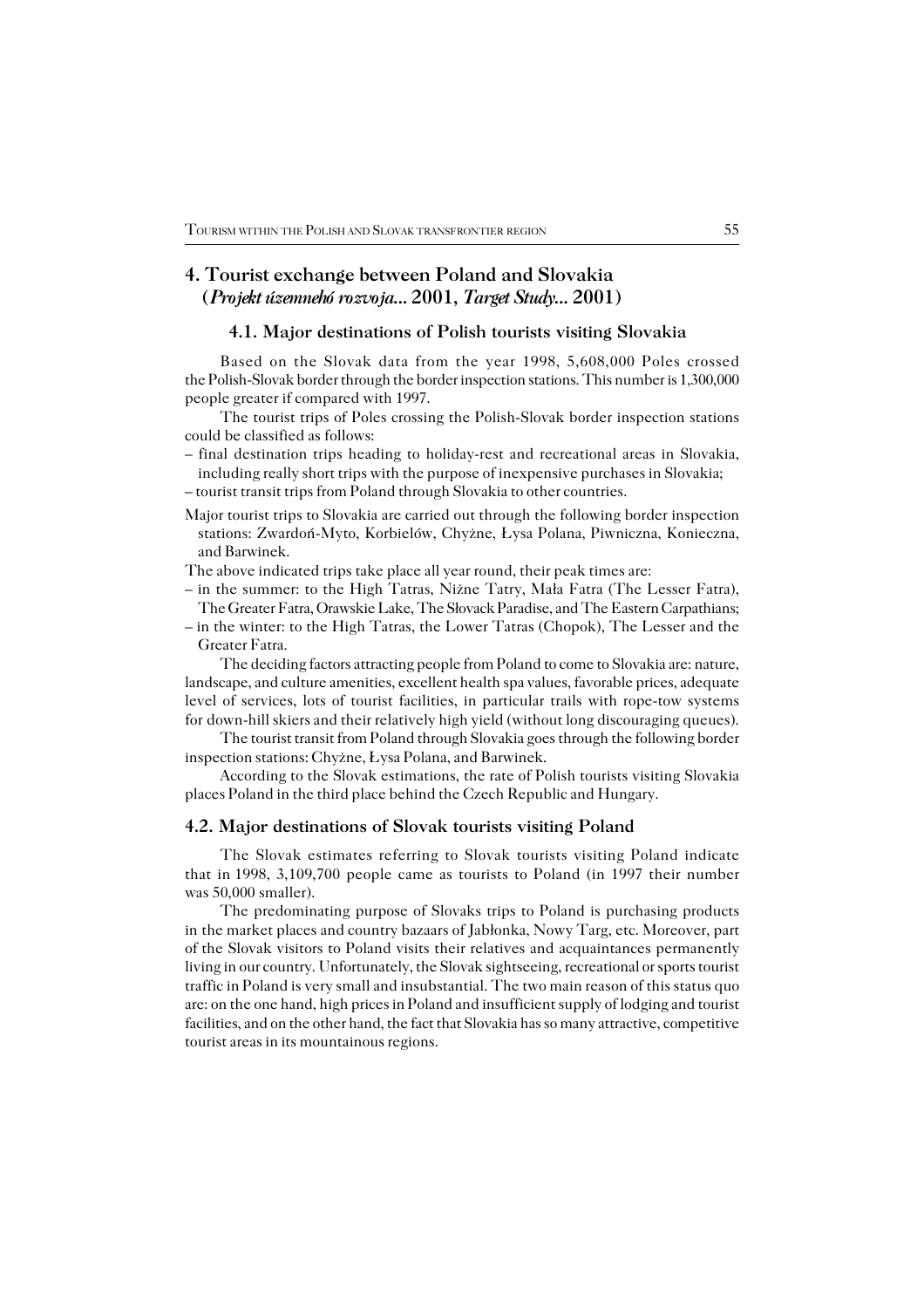# **5. Tourism development in the entire region and its key problems (***Study.. SYNTHESIS,* **2001)**

# **5.1 Transfrontier problems**

The balance of the tourist exchange between Poland and Slovakia is negative, i.e. much more Poles visit Slovakia for tourist reasons if compared with Slovaks visiting Poland. The whole outgoing traffic from Poland to Slovakia also involves transit journeys of Poles to the South and South West of Europe. It is recommended that some actions should be taken in order to change this disadvantageous situation and to increase the number of Slovak people coming to Poland. However, the tourist service proposals in Poland are not at all competitive so far, and the prices charged are substantially too high. Tourism in Poland is hampered, to a high degree, by the inefficiency of present transportation and communication networks leading to border crossings. This statement refers in particular to main highways, which are generally used by heavy−load vehicles; the goods transportation and personal transportation simply conflicts each other in Poland.

Roads running to the main border crossings usually go through towns, cities, and other administrative settlements (communities), which is also regarded as a restriction to tourist travels. Of course, it is also a troublesome obstacle for local residents.

There exists no extended co−operation between neighboring communities (gminy) in the field of joint activities allowing for better tourist utilization of the transfrontier areas. Additionally, there are no appropriate legal regulations and organizational framework that could facilitate and stimulate the development of near−border co−operation between Poland and Slovakia, especially at the level of Euro−regions, powiats (counties), and gminy (communities).

Regional differences in quantitative and qualitative tourist management of the areas in Poland and Slovakia are very clear and distinctive. The Beskid Niski and Bieszczady Mountains regions in Poland and Slovakia are managed the worst from the tourist point of view.

There is a good and reasonable opportunity to connect Slovakia and Poland by recreational routes and by several thematic tourist routes with special nature, culture and historical amenities.

Each country insufficiently promotes and markets their tourist facilities and attractions.

Health resorts and medical treatment offered by Poles and Slovaks of these regions are characterized by the following deficiencies: there exists no co−operation between resorts lying close to the national borders, no exchange of people seeking treatment exists. The last but not least deficiency is to be attributed to the non−co−operation existing in the domain of exploiting transfrontier mineral water resources that are very often shared by resorts lying on both sides of the national border. Yet, the neighboring transfrontier communities endeavor to accomplish several projects and initiatives in order to solve all the problems and issues presented.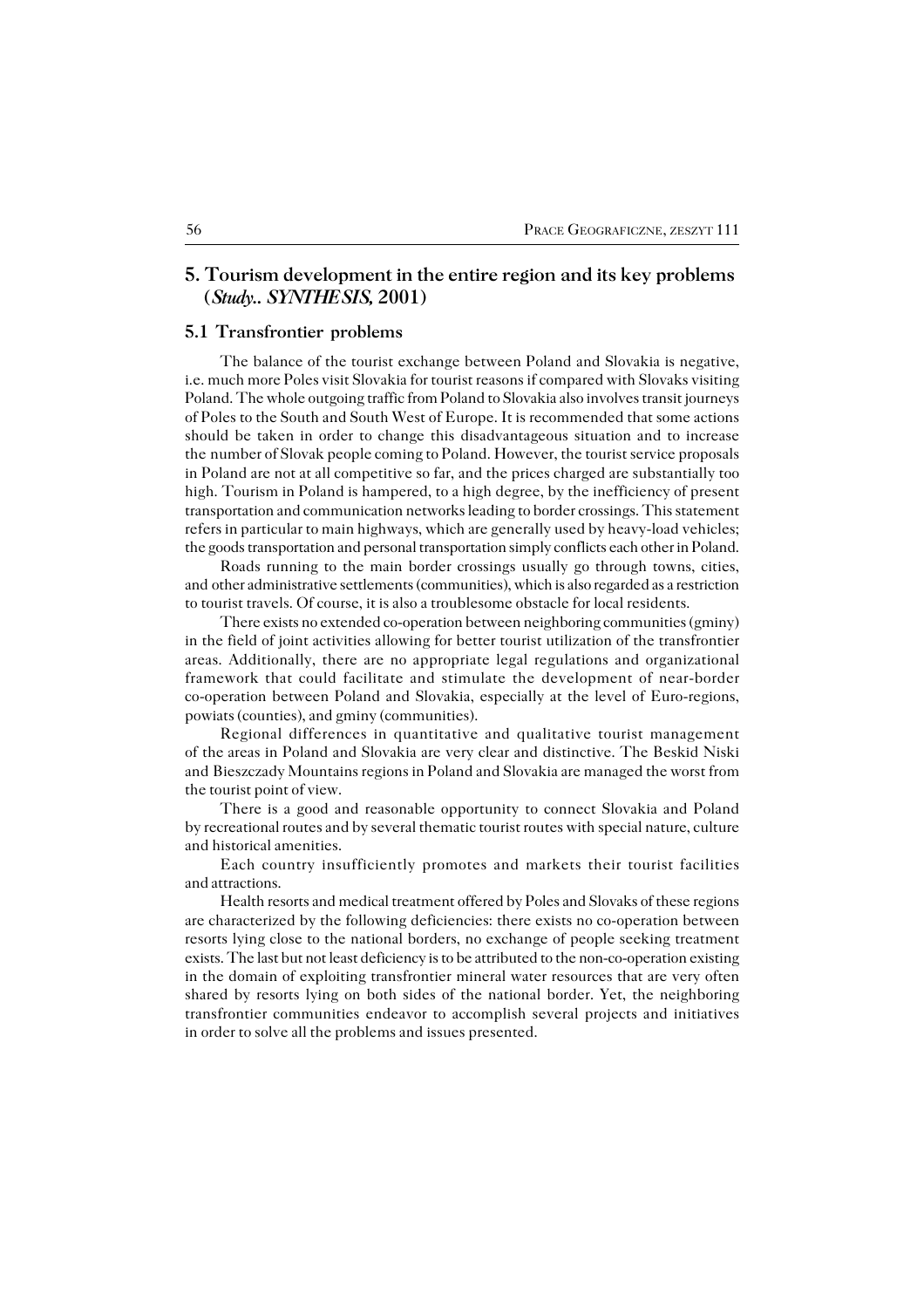## **5.2. Domestic Polish problems**

They comprise the problems indicated above as transfrontier problems. Specifically, there are spatial dissimilarities and disproportion of the tourist management, frequently occurring low standard and poor quality of services rendered, too high prices, and insufficient skills of tourist servicing personnel. Low quality of main roads is another essential problem, as is the fact that too many main roads go through populated areas (settlements, towns, etc.), although some of them are tourist terrain. Furthermore, some tourist localities have no sporting and/or recreational equipment.

### **5.3. Domestic Slovak problems**

In the Slovak part of the transfrontier region studied, there are several regional/local insufficiencies with regard to tourist management, tourist services and engineering/technical infrastructure. Additionally, tourist traffic in winter is very high and reaches its peak times. The state sparsely supports tourism. Legal regulations contain lacunas. There is no law pertaining to or regulating regional development and tourist traffic. Lack of financial means to start investments badly affects to whole situation of tourism in this region.

# 6. Suggestions on how to solve problems **(***Study... SYNTHESIS***, 2001)**

Suggestions on how to solve transfrontier problems encountered in both countries and regions, and recommended for implementation at the national, regional, and local levels:

- high tourist, rest, recreational, and health resort values and qualities of the region should be legally protected; over−investing in tourist centers or tourist districts should be avoided because such disproportionate actions may result in decreasing the real values of the districts;
- transportation and communication connections (roads, foot pathways, bicycling ways, etc.) between Poland and Slovakia necessary to upkeep and enhance tourism should be further developed and expanded;
- near−border road systems should be created along the east−west axis, it could be also used for tourist purposes;
- joint Polish and Slovak actions should be initiated and performed in order to stimulate and facilitate tourist exchange, among other things, co−operation between "twin" tourist centers and health resorts should be started and developed;
- inter−community alliances, unions, etc. should be set up to promote and run complex tourist management of urban and rural conglomerates; this suggestion refers mainly to winter activities, facilities and organization of winter tourist sojourns to the districts;
- transfrontier sightseeing and culture−oriented tourist route/trail networks should be designed, established and equipped with necessary accouterment; their subjects and objectives should vary highly, for example: "Amber Route", "Gothic Route", "Wooden Architecture Route", "War Cemeteries Route";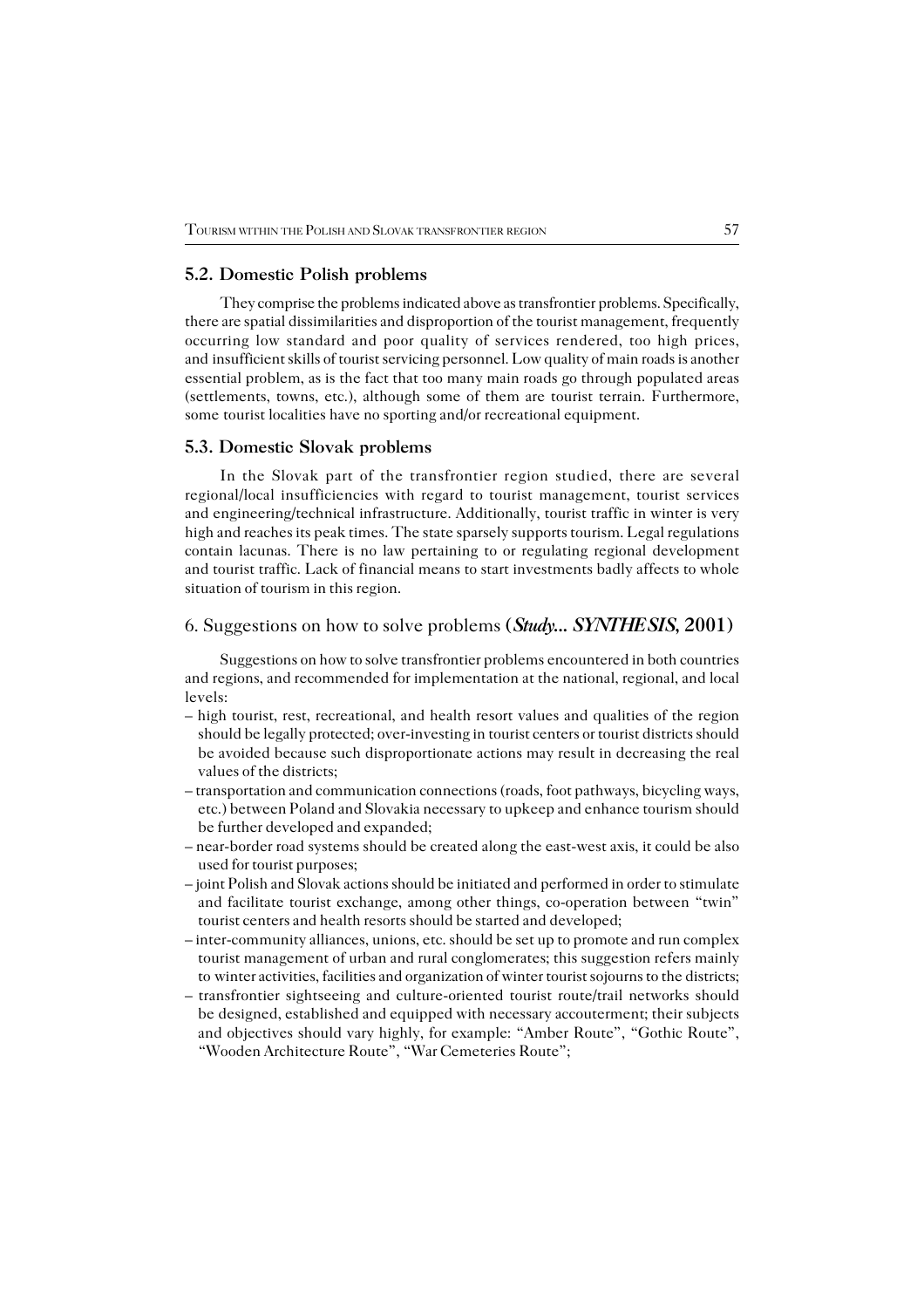- appropriate legal rules and organizational regulations should be agreed between thetwo states concerned, and upon their unification, they should be introduced and become in force; such legal rules and organizational regulations shall facilitate the development of the Polish and Slovak co−operation at the level of Euro−regions, powiaty, and gminy;
- promotional and tourist marketing policies and strategies should be developed and implemented:
- in the vicinity of the national border, several joint Polish−Slovak information andtourist traffic service sites/stations should be established;
- activities and projects indispensable for tourism and its development should be invented and implemented/accomplished in the field of culture heritage (protection and renovation of valuable historical monuments and artifacts), transportation infrastructure (construction of roads, their equipment, building new border crossings, etc.), and environmental protection (successively decreasing air and water contaminants, quantitative protection of water resources, organization of wastes management).

Suggestions on how to solve domestic Polish problems

- an interesting and attention attracting, irresistible tourist proposals for the Slovaks should be thoroughly developed and issued, on the basis of the results of the Slovak tourist market study;
- tourist and vacation spots and localities should be properly equipped with allindispensable and attractive tourist equipment and all kinds of tourist services, including those offering interesting entertainment activities after skiing and when weather is not inviting;
- the principle of separating pedestrian routes from vehicle roads in tourist spots/settlements should be widely followed and made a basic rule to be implemented in such spots; also, bicycle pathways and pedestrian pathways should be designed and constructed in those tourist localities;
- recreational tourist trails/routes as designed and schemed by the Carpathian Euro−Region institutions within this Euro−Region should be set up; they should also be continued outside the Carpathian Euro−Region;
- tourist development should be commenced and carried out in the district of Beskid Niski and Bieszczady Mountains;
- the transportation accessibility of tourist districts should be improved as should be the quality of the access roads to border inspection stations;
- actions should be scheduled and implemented to train personnel for serving tourism, this appears very necessary in the eastern part of the region under study;
- promotion strategies and tourist policies should be developed and distributed;
- tourist service standards and lodging facilities quality should be essentially improved;
- tourist service pricing should be fixed at a comparable level in the tourist districts along the border in both countries.

Suggestions on how to solve domestic Slovak problems

Apart from suggestions on how to solve transfrontier problems that should be transformed into practical actions performed by the two neighboring countries,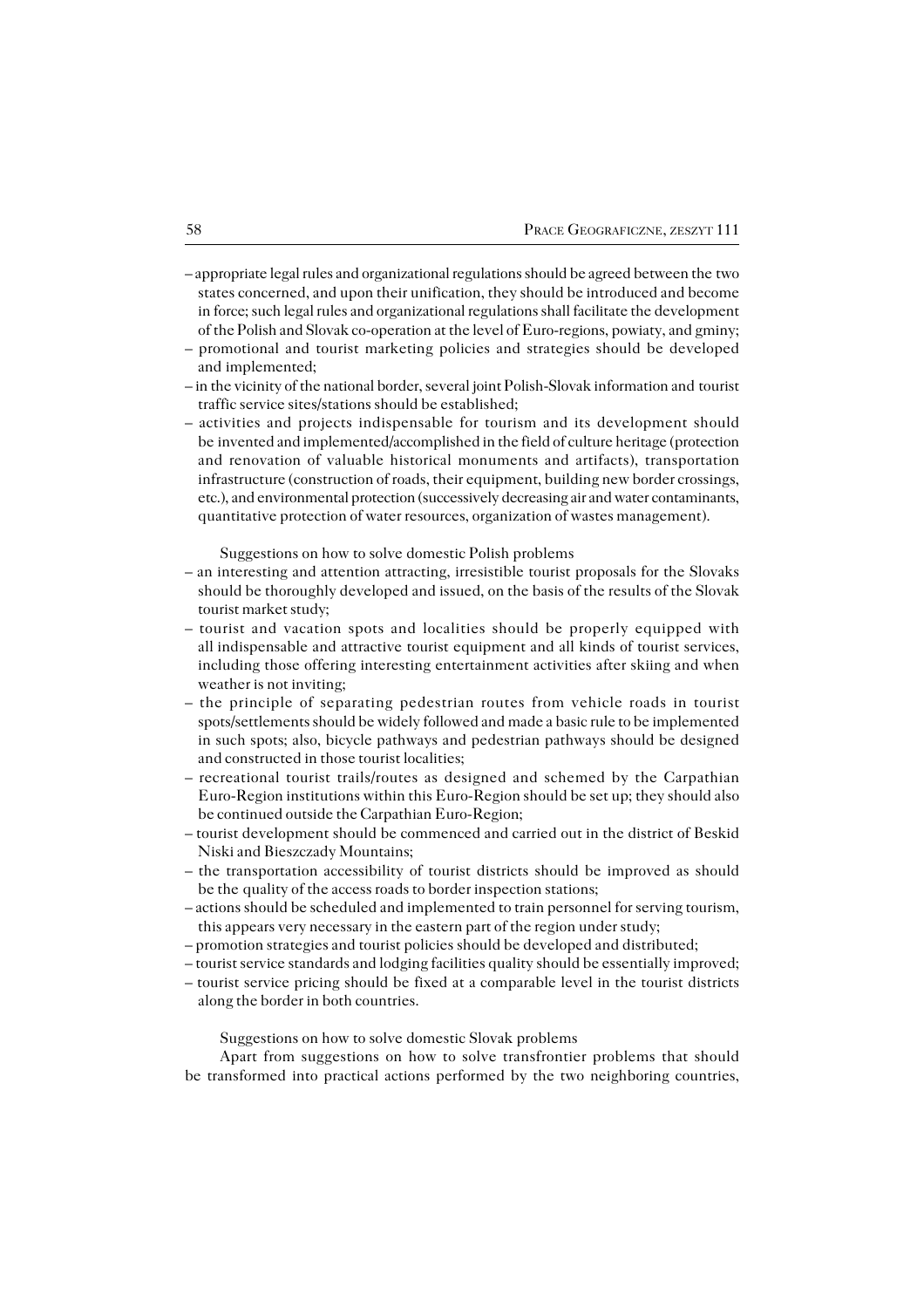the Slovak sections of the *Study*... referred contain a few detailed records and reports appertaining to the transportation infrastructure, culture heritage, and tourist management in several Slovak localities.

# **Conclusions**

For the further development of tourism in the Polish−Slovak transfrontier region, it is fundamental to implement and accomplish a series of joint actions and separate activities in each country. In many cases to conduct such actions and projects, it is necessary to develop and accomplish joint studies, investigations, detailed analyses and reports, and to complement legal rules in force. Monitoring of tourist traffic would be remarkably useful and, thus, much recommended; it should include supply and demand analyses. Data to be obtained would allow for properly adjusting and formulating the tourist offer. Especially, this statement refers to methods aiming at increasing the Slovak incoming tourist traffic in Poland, as well as the traffic services for the Poles in Slovakia. Tourist exchange among the Polish and Slovak health resorts contains high developmental potential, too.

## **References**

- *Polska w nowym podziale terytorialnym (Poland and its new administrative division)*, 1999, Główny Urząd Statyst. (Head Statistic Office), Warszawa (Warsaw).
- *Projekt územného rozvoja prihraničia Slovenskej Republiki a Pol'skej Republiki*, 2001, Chapters developed by the Slovak team run by Mrs. A. Berkova, Slovenska agentura životného prostredia, translated by R. Juchniewicz, Banská Bystrica.
- *Strategia rozwoju polsko−słowackich obszarów przygranicznych na latach 2000−2006 (Polish−Slovak Developmental Strategy of Near−Border Areas for the years 2000 to 2006)*, 2000, Rządowe Centrum Studiów Strategicznych – Biuro Rozwoju Regionalnego w Krakowie, (National Governmental Center of Strategic Studies, Regional Development Office Cracow), Kraków.
- *Studium kierunkowe zagospodarowania przestrzennego obszaru wzdłuż granicy polsko−słowackiej. Określenie celów rozwoju i kierunków działania (Target study on the spatial management of the area along thePolish−Slovak border. Determination of development purposes and activity trends)*, 2001, Chapters developed by the Polish team run by Mrs. D. Ptaszycka−Jackowska, Instytut Gospodarki Przestrzennej i Komunalnej – Oddział w Krakowie (Institute of Spatial andCommunal Management – Cracow Department), Kraków.
- *Studium kierunkowe zagospodarowania przestrzennego obszaru wzdłuż granicy polsko−słowackiej. Określenie celów rozwoju i kierunków działania. SYNTEZA (Target study on the spatial management ofthearea along the Polish−Slovak border. Determination of development purposes and activity trends. SYNTHESIS*). 2001, developed by the Polish team run by Mrs. D. Ptaszycka-Jackowska, on the basis of Polish and Slovak source materials *Study...*, Instytut Gospodarki Przestrzennej i Komunalnej – Oddział w Krakowie (Institute of Spatial and Communal Management – Cracow Department), Kraków.
- *Transfrontier thematic tourist trails in the Carpathian Euro−region. A concept,* developed by the Polish Office of the Carpathian Euro−region Krosno, mps. Krosno.